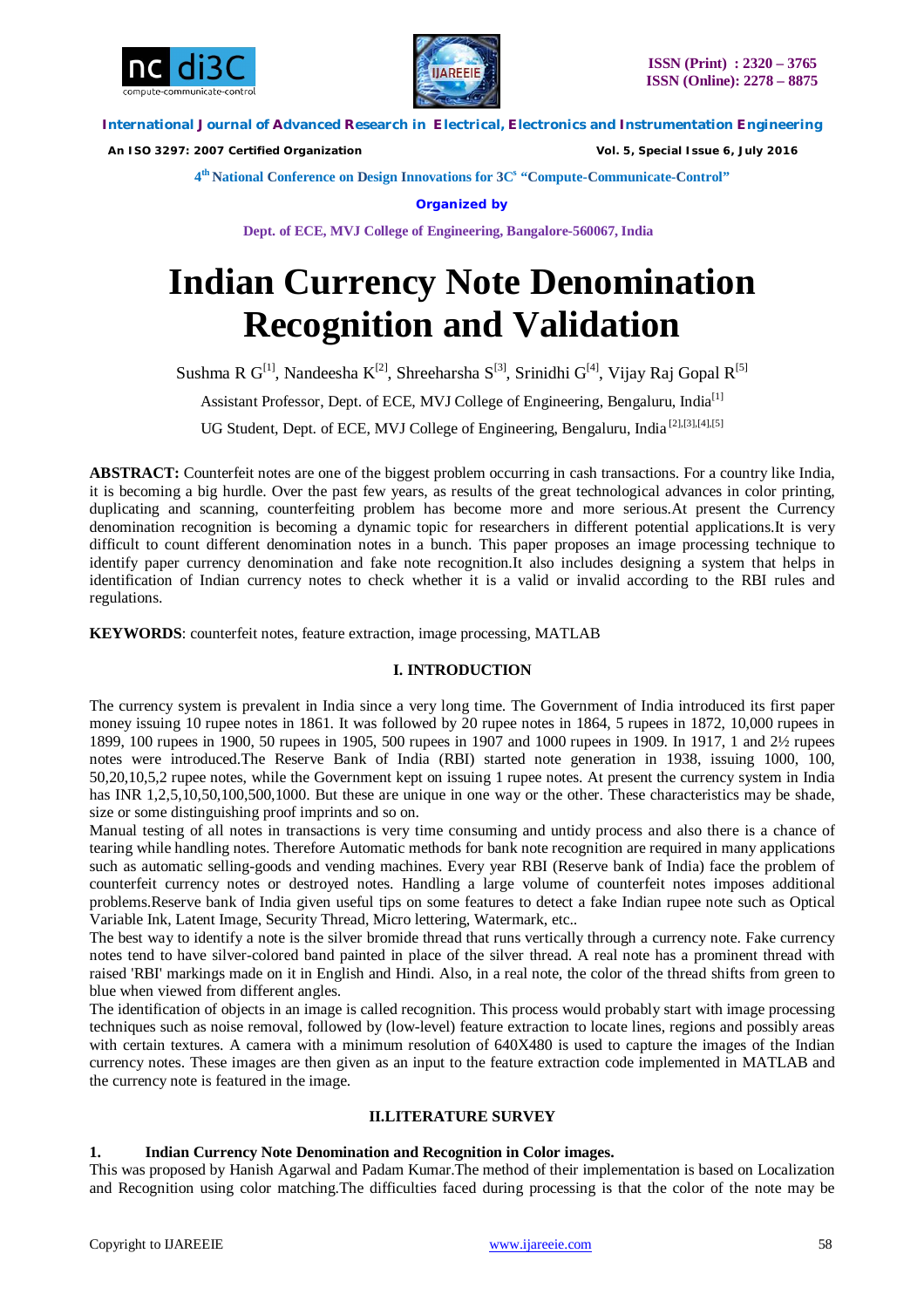



 *An ISO 3297: 2007 Certified Organization Vol. 5, Special Issue 6, July 2016*

**4 th National Conference on Design Innovations for 3C s "Compute-Communicate-Control"** 

#### **Organized by**

#### **Dept. of ECE, MVJ College of Engineering, Bangalore-560067, India**

degraded with constant usage and if anew currency note is released then the algorithm has to be updated accordingly which is not feasible.

#### 2. **Image Processing Based Feature Extraction of Indian Currency Notes**

This was proposed by Krishnan G.The method of implementation is based on Thresholding, Morphological filtering and Word segmentation.The limitations of this technique is two words are sometimes joined together and it is difficult to distinguish between the characters. So Word segmentation becomes a major task.

3. **Recognition and classification of currency notes using discrete wavelet transforms** This method was proposed by SS Sannakki and Pallavi J Gunjale.The method used was PNN (Probabilistic Neural Networks) technique for classification. As this model required more memory for image storage and processing it was not feasible. It also offered less accuracy and was slow.

#### 4. **An automated recognition of fake or destroyed Indian currency notes**

This was proposed by Sanjana, Manoj Diwakar and Anand Sharma.The method used based on SVM (Support Vector machines), ANN (Artificial Neural Networks) and heuristicanalysis.The major limitation caused was complexity in training the networks and recognizing characters.

5. **Image processing based heuristic analysis for enhanced currency recognition**

This was proposed by Parminder Singh Reel, Gopal Krishnan and Smriti Kotwal.The method is Heuristic analysis and Serial number recognition.As with the previous methods the problems were based on the color degradation with usage and inefficient character recognition.

#### **III. PROPOSED SYSTEM**



#### **IV.METHODOLOGY**

1. Image acquisition: It is the action of retrieving an image from the source, usually a hardware based source. A high resolution image is captured from a special mobile application called IP Webcam. high resolution image is captured from a special mobile application called IP Webcam. IP Webcam: It is a special type of mobile application which is used to acquire an image. Here, desired resolution can be set capture an image. In order to aquire an image through this application, the mobile IP camera and the PC should share the same network. On starting the video stream, mobile is assigned a local IP address using which the PC can link to the mobile camera. The communication is achieved between the mobile and MATLAB. A sample code to acquire a single strain frame is is given below,  $=$   $\frac{1}{2}$   $\frac{1}{2}$   $\frac{1}{2}$   $\frac{1}{2}$   $\frac{1}{2}$   $\frac{1}{2}$   $\frac{1}{2}$   $\frac{1}{2}$   $\frac{1}{2}$   $\frac{1}{2}$   $\frac{1}{2}$   $\frac{1}{2}$   $\frac{1}{2}$   $\frac{1}{2}$   $\frac{1}{2}$   $\frac{1}{2}$   $\frac{1}{2}$   $\frac{1}{2}$   $\frac{1}{2}$   $\frac{1}{2}$   $\frac{1}{2}$   $\frac{1}{2$ 

#### $img = imread(url);$

The advantage of using this mobile application is that we can capture high resolution images without using any additional light sources.

2. Image pre-processing: Here various image processing techniques such as filtering, histogram equalization, and image conversions are applied on the captured image.

• Conversions: Two types of conversions are used in this system are RGB to grayscale and RGB to  $\text{YC}_{\text{b}}\text{C}_{\text{r}}$ . In RGB colour model, each colour appears in its primary spectral components of Red, Green and Blue. The colour of a pixel is made up of three components; Red, Green and Blue (RGB), described by there corresponding intensities. Colour components are also known as color channels or planes (components). In Indian currency notes, metal strip is not visible in RGB colour model so we are converting RGB to  $YC_bC_r$ . Y' is the luma component and  $C_b$  and  $C_r$  are the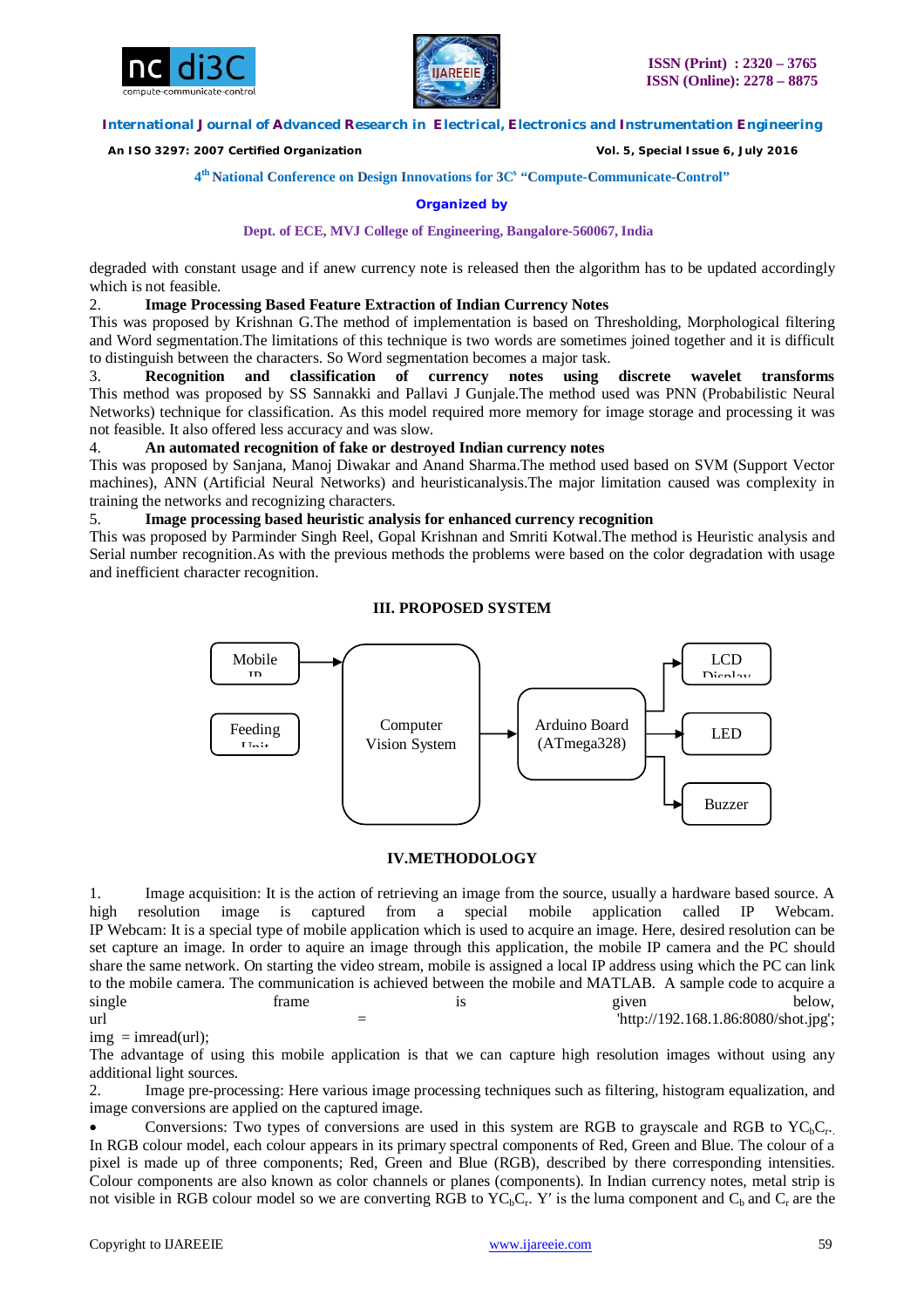



 *An ISO 3297: 2007 Certified Organization Vol. 5, Special Issue 6, July 2016*

#### **4 th National Conference on Design Innovations for 3C s "Compute-Communicate-Control"**

#### **Organized by**

#### **Dept. of ECE, MVJ College of Engineering, Bangalore-560067, India**

blue-difference and red-difference chroma components. Y′ (with prime) is distinguished from Y, which is luminance, meaning that light intensity is nonlinearly encoded based on gamma corrected RGB primaries.

 Median filtering: The median filter is a nonlinear digital filtering technique, often used to remove noise. Such noise reduction is a typical pre-processing step to improve the results of later process. Median filtering is very widely used in digital image processing because, under certain conditions, it preserves edges while removing noise. The main idea of the median filter is to run through the signal entry by entry, replacing each entry with the median of neighbouring entries. The pattern of neighbours is called the 'window', which slides, entry by entry, over the entire signal.

 Histogram equalization: This method usually increases the global contrast of many images, especially when the usable data of the image is represented by close contrast values. Through this adjustment, the intensities can be better distributed on the histogram. This allows for areas of lower local contrast to gain a higher contrast. Histogram equalization accomplishes this by effectively spreading out the most frequent intensity values. This method is useful in images with backgrounds and foregrounds that are both bright or both dark.

3. Segmentation: It is the method of extracting the region of interest from the currency note. Here, the intensity values that resides within our region of interest in both row wise and column wise are identified using a specialized MATLAB command known as imtool. Based on those intensity values we will segment the image.

4. Feature extraction: This is nothing but isolating the desired characters from the currency note. After this Thresholding is performed.

5. Thresholding: The simplest thresholding methods replace each pixel in an image with a black pixel if the image intensity  $I_{i,j}$  is less than some fixed constant T (that is,  $I_{i,j} < T$ ), or a white pixel if the image intensity is greater than that constant T.

After thresholding, there is a chance of getting additional objects along with our extracted feature, for this we are going to label each and every object. After this, the area of each object is calculated and a constant threshold is set based on those array of areas. Then using specialized MATLAB command known as 'bwareaopen' the additional components are removed.

#### **V. SOME IMPORTANT MATLAB FUNCTIONS USED**

1) bwlabel - Label connected components in 2-D binary image. Usage:  $[L \t num]$  = bwlabel(BW); The above command returns a label matrix L that contains labels for the 8-connected objects found in BW. The label matrix, L is of the same size as BW. Also returns num, the number of connected objects found in BW.

2) nnz – number of nonzero matrix elements (can be considered as the area of an object). Usage:  $AREA(i)$  = nnz(L==i); The above command returns the area of i<sup>th</sup> labelled image by counting the number of non-zero pixels in the image. This command is used in a for loop to calculate the area of a set of labeled images. AREA(i) will contain the number of nonzero pixels in i<sup>th</sup> image.

3) bwareaopen - remove small objects from binary image. Usage: BW2  $BW2 =$  bwareaopen(BW,P); The above command removes all connected components (objects) that have fewer than P pixels from the binary image BW, producing another binary image, BW2. This operation is known as an area opening. 4) 5) bwboundaries – trace region boundaries in binary image.

Usage:  $[B \t L] =$  bwboundaries(BW,'noholes'); The above command traces the exterior boundaries of objects excluding boundaries of holes inside those objects, in the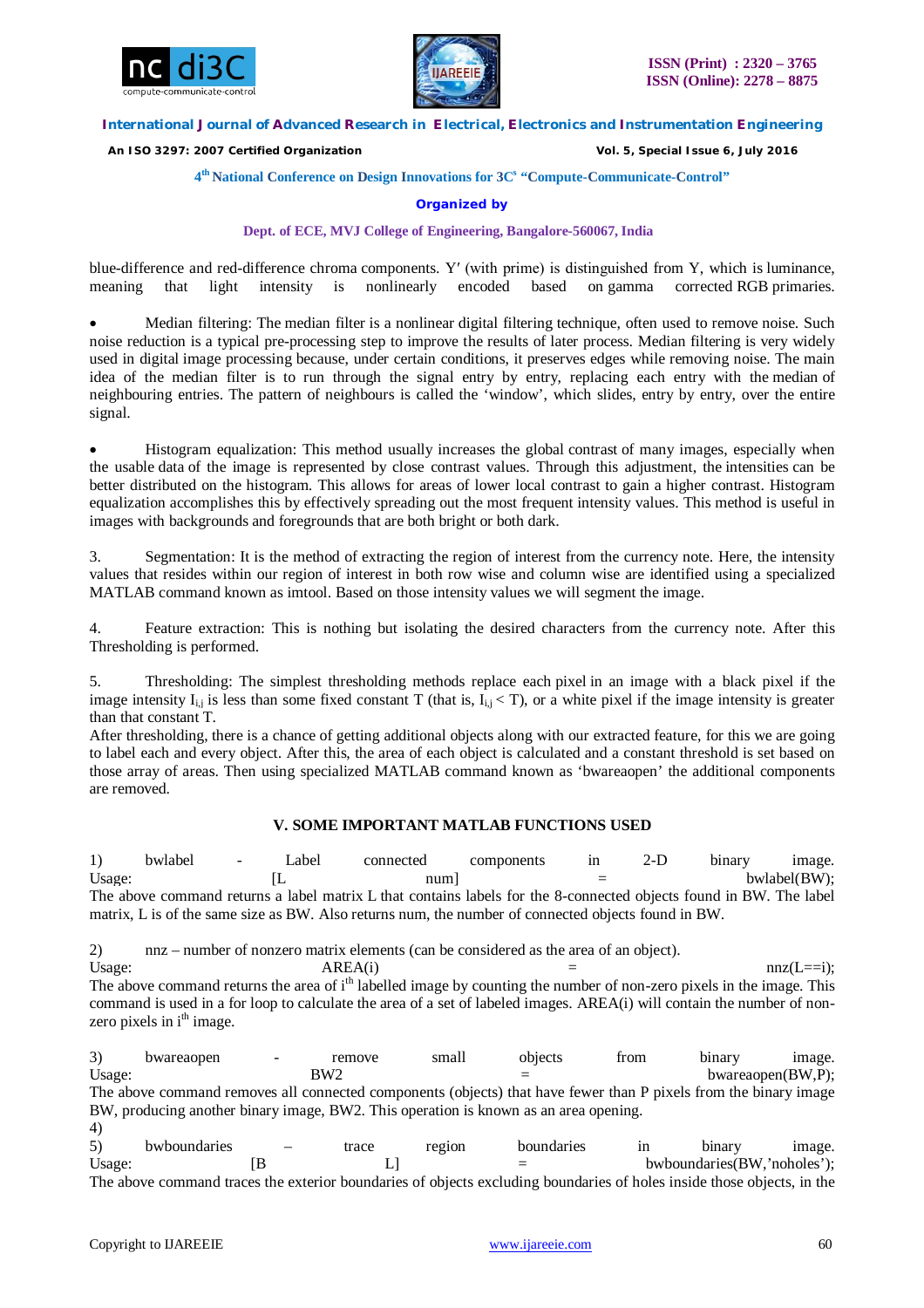



 *An ISO 3297: 2007 Certified Organization Vol. 5, Special Issue 6, July 2016*

#### **4 th National Conference on Design Innovations for 3C s "Compute-Communicate-Control"**

#### **Organized by**

#### **Dept. of ECE, MVJ College of Engineering, Bangalore-560067, India**

binary image BW. Also returns B, a cell array of boundary pixel locations along with a label matrix L where objects are labeled.

6) rectangle – create rectangle with sharp or curved corners. Usage: rectangle('Position', [BB(1),BB(2),BB(3)],'ÉdgeColor','r','LineWidth',2); The above command creates a rectangle in 2-D coordinates. Position/space and dimensions for plotting rectangle are determined by the argument BB(i) which contains a four element vector of the form [x y w h] in data units for i<sup>th</sup>image/object. The x and y elements determine the location and the w and h elements determine the size. regionprops – measure properties of image regions.

Usage: stats stats = regionprops(BW,'all'); The above command returns the measurement or co-ordinates of all the properties for each connected component (object) in the binary image, BW. stats will be loaded with a struct array containing a struct for each object in the image.

| <b>Property</b><br><b>Name</b> | <b>Description</b>                                                                                                                                                                                                                                                                                                                                                                                                                                                                                                                   |
|--------------------------------|--------------------------------------------------------------------------------------------------------------------------------------------------------------------------------------------------------------------------------------------------------------------------------------------------------------------------------------------------------------------------------------------------------------------------------------------------------------------------------------------------------------------------------------|
| Area                           | Returns a scalar that specifies the actual number of pixels in the region.                                                                                                                                                                                                                                                                                                                                                                                                                                                           |
| BoundingBox                    | Returns smallest rectangle containing the region, specified as a 1-by- $Q^*2$ vector, where Q is the<br>number of image dimensions. Usually returns a four element vector of the form [x y w h] for each<br>object in case of a 2D image. The x and y are the co-ordinates whereas w and h are the width and<br>height of the bounding box respectively.                                                                                                                                                                             |
| Centroid                       | Returns a 1-by- $Q$ vector that specifies the center of mass of the region.<br>The first element of Centroid is the horizontal coordinate (or $x$ -<br>coordinate) of the center of mass, and the second element is the vertical<br>coordinate (or y-coordinate). All other elements of Centroid are in order<br>of dimension. This figure illustrates the Centroid and bounding box for a<br>non-contiguous region. The region consists of the white pixels; the green<br>box is the bounding box, and the red dot is the centroid. |
| Eccentricity                   | Returns a scalar that specifies the eccentricity of the ellipse that has the same second-moments as<br>the region. The eccentricity is the ratio of the distance between the foci of the ellipse and its major<br>axis length. The value is between 0 and 1. (0 and 1 are degenerate cases. An ellipse whose<br>eccentricity is 0 is actually a circle, while an ellipse whose eccentricity is 1 is a line segment.)                                                                                                                 |
| Extent                         | Returns a scalar that specifies the ratio of pixels in the region to pixels in the total bounding box.<br>Computed as the Area divided by the area of the bounding box.                                                                                                                                                                                                                                                                                                                                                              |
| FilledArea                     | Returns a scalar that specifies the number of on pixels in Filled Image.                                                                                                                                                                                                                                                                                                                                                                                                                                                             |
| FilledImage                    | Returns a binary image (logical) of the same size as the<br>bounding box of the region. The on pixels correspond<br>to the region, with all holes filled in, as shown in this<br>figure.<br>Original Image, Containing a Single Region<br>Image Returned                                                                                                                                                                                                                                                                             |
| Image                          | Returns a binary image (logical) of the same size as the bounding box of the region. The on pixels<br>correspond to the region, and all other pixels are off.                                                                                                                                                                                                                                                                                                                                                                        |